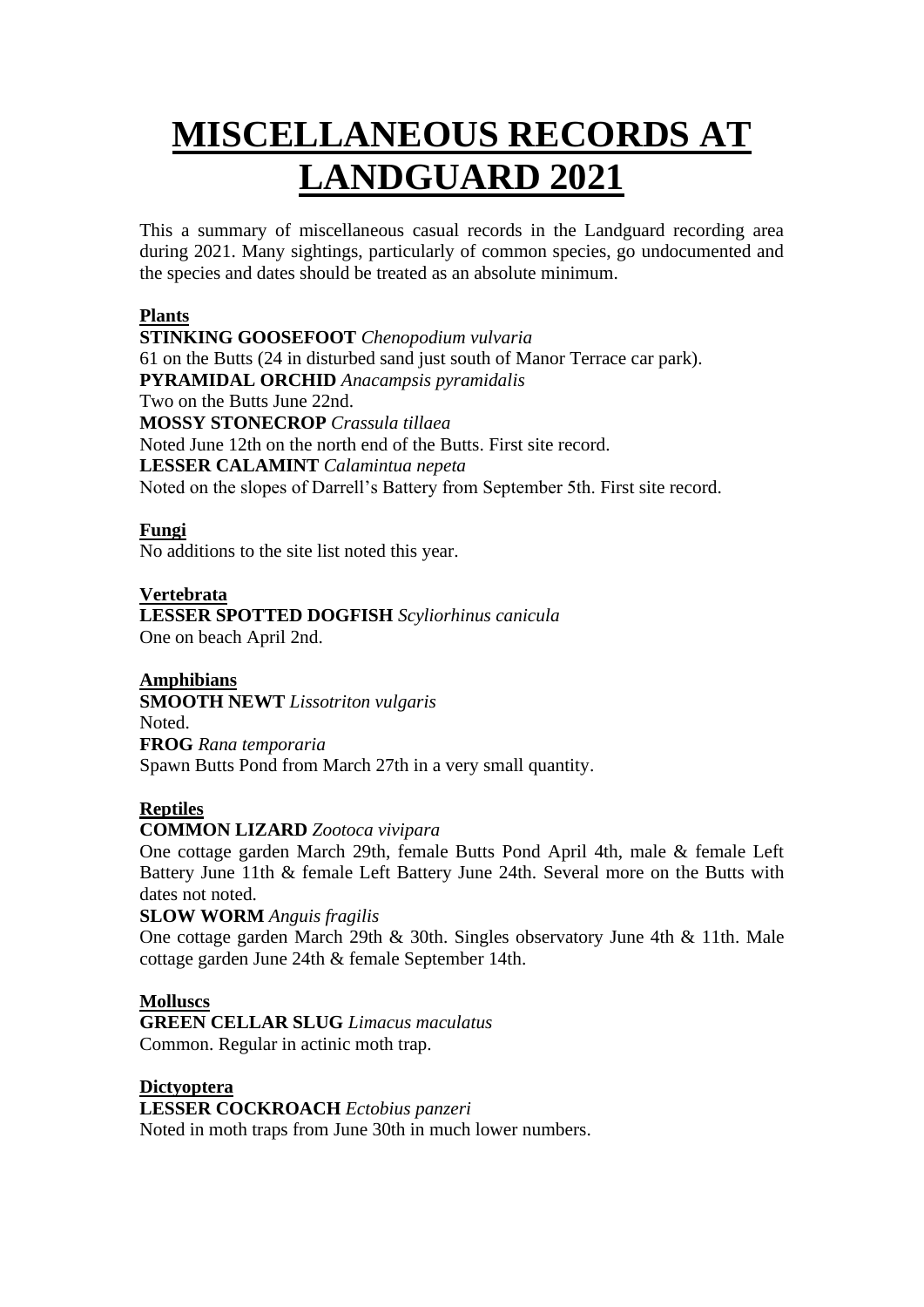### **Hemiptera**

**HAWTHORN SHIELDBUG** *Acanthosoma haemorrhoidale* Noted in moth traps or sitting on mist nets May 16th to December 1st. **BIRCH SHIELDBUG** *Elasmostethus interstinctus* 17 noted August 24th to September 26th, max. two August 31st. **WESTERN CONIFER SEED-BUG** *Leptoglossus occidentalis* One in moth trap September 9th. **HAIRY SHIELDBUG** *Dolycoris baccarum* One March 29th. **COMMON GREEN SHIELDBUG** *Palomena prasina* Noted June 2nd to November 18th. **BOX BUG** *Gonocerus acuteangulatus* Singles June 2nd & 6th. **DOCK BUG** *Coreus marginatus* Singles June 6th, 8th, 16th & September 17th. **RHOMBIC LEATHERBUG** *Syromastes rhombeus* Singles August 22nd & 25th.

### **Coleoptera**

**HARLEQUIN LADYBIRD** *Harmonia axyridis* 201 noted in the moth traps June 11th to November 4th, max. 21 August 19th. **DEVIL'S COACH HORSE** *Ocypus olens* Noted around the moth trap behind the kitchen in observatory compound. **SUMMER CHAFER** *Amphimallon solstitalis* 146 noted in moth traps July 2nd to August 1st, max. 44 July 2nd. **COCKCHAFER** *Melolontha melolontha* Singles in moth traps June 4th, 9th & 17th.

#### **Diptera**

**DUNE VILLA** *Villa modesta* Noted. **HORNET HOVERFLY** *Volucella zonaria* Noted. **THE FOOTBALLER** *Helophilus pendulus* One September 9th. *Ornithomya avicularia* Several collected from Blackbirds & House Sparrows July.

#### **Hymenoptera**

**IVY BEE** *Colletes hederae* Singles October 9th & 15th. **RED-BANDED SAND WASP** *Ammophila sabulosa* Noted August 12th, 14th, 25th & 28th. **ORNATE TAILED DIGGER WASP** *Cerceris rybensis* Noted August 12th. **ROSE SAWFLY** *Arge ochropus* Noted August 24th, **BLACK SLIP WASP** *Pimpla rufipes* One September 11th. *Ichneumon stramentor*